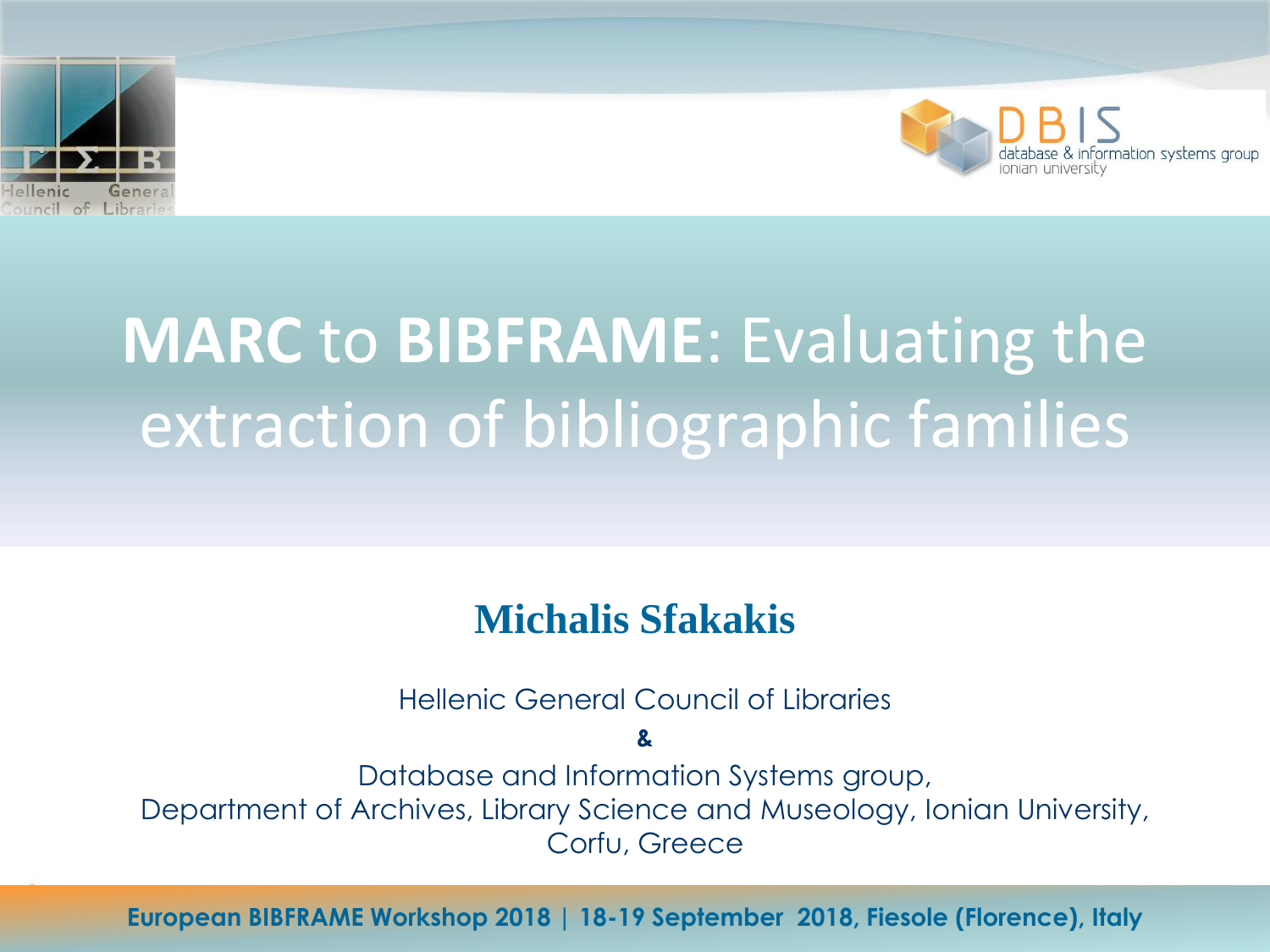## **Bibliographic Family**

- '*a set of related bibliographic works that are somehow derived from a common progenitor*' (coined by Prof. *Smiraglia)*
	- *Works or Expressions* within the same bibliographic family *may share* the *same intellectual content* and be related to the progenitor through different types of relationships
- Expresses how a Work (its ideas) is influenced by or influences other works in time

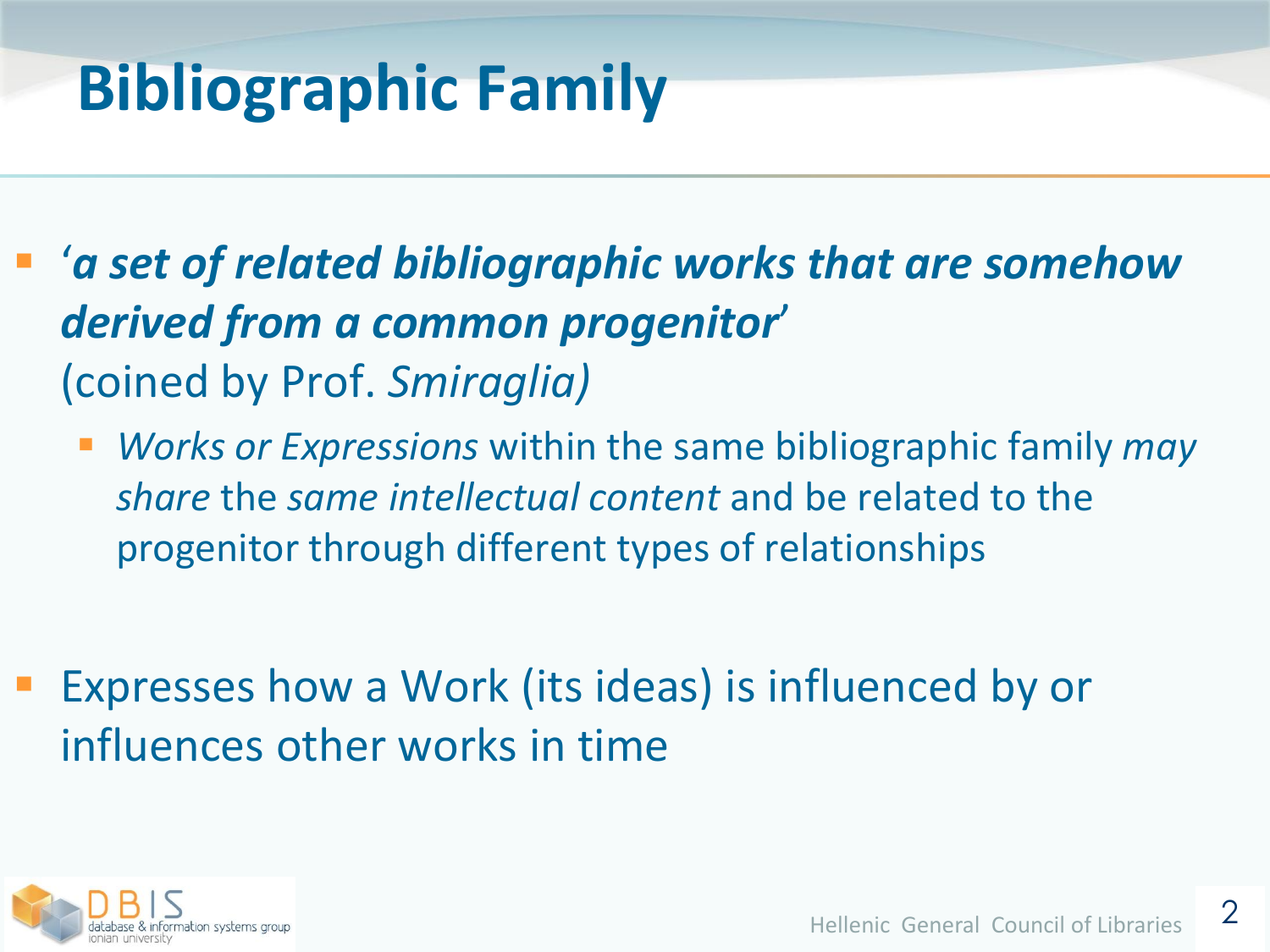## **BIBFRAME: Derivations in Bibliographic Families**

- Derivative relationships are mostly evolved in translations, adaptations, abridgements, dramatizations
- BF property hierarchy for derivations



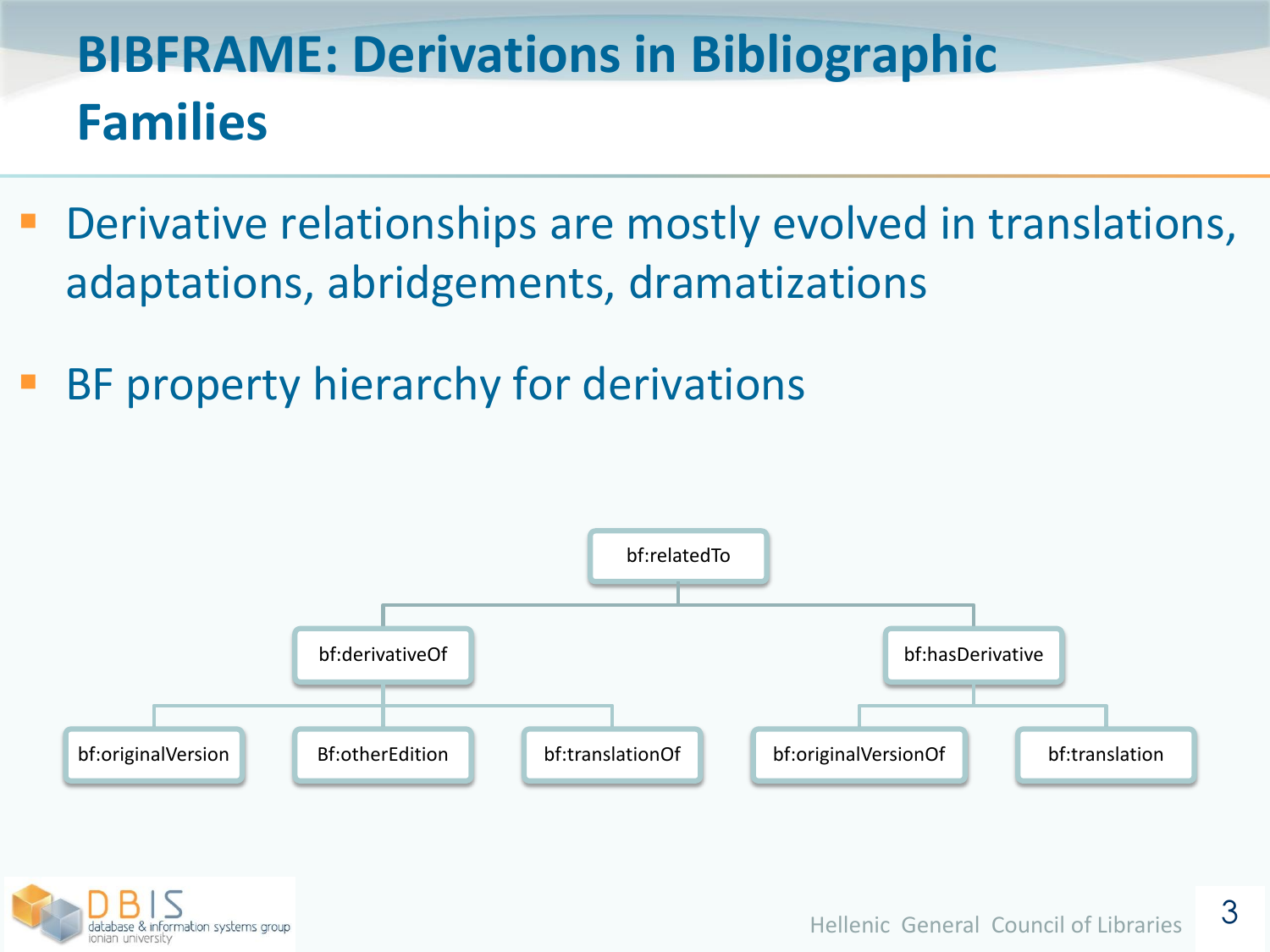#### **Derivation Examples in BIBFRAME**

### Homer. Iliad



… Some relationships are lost!

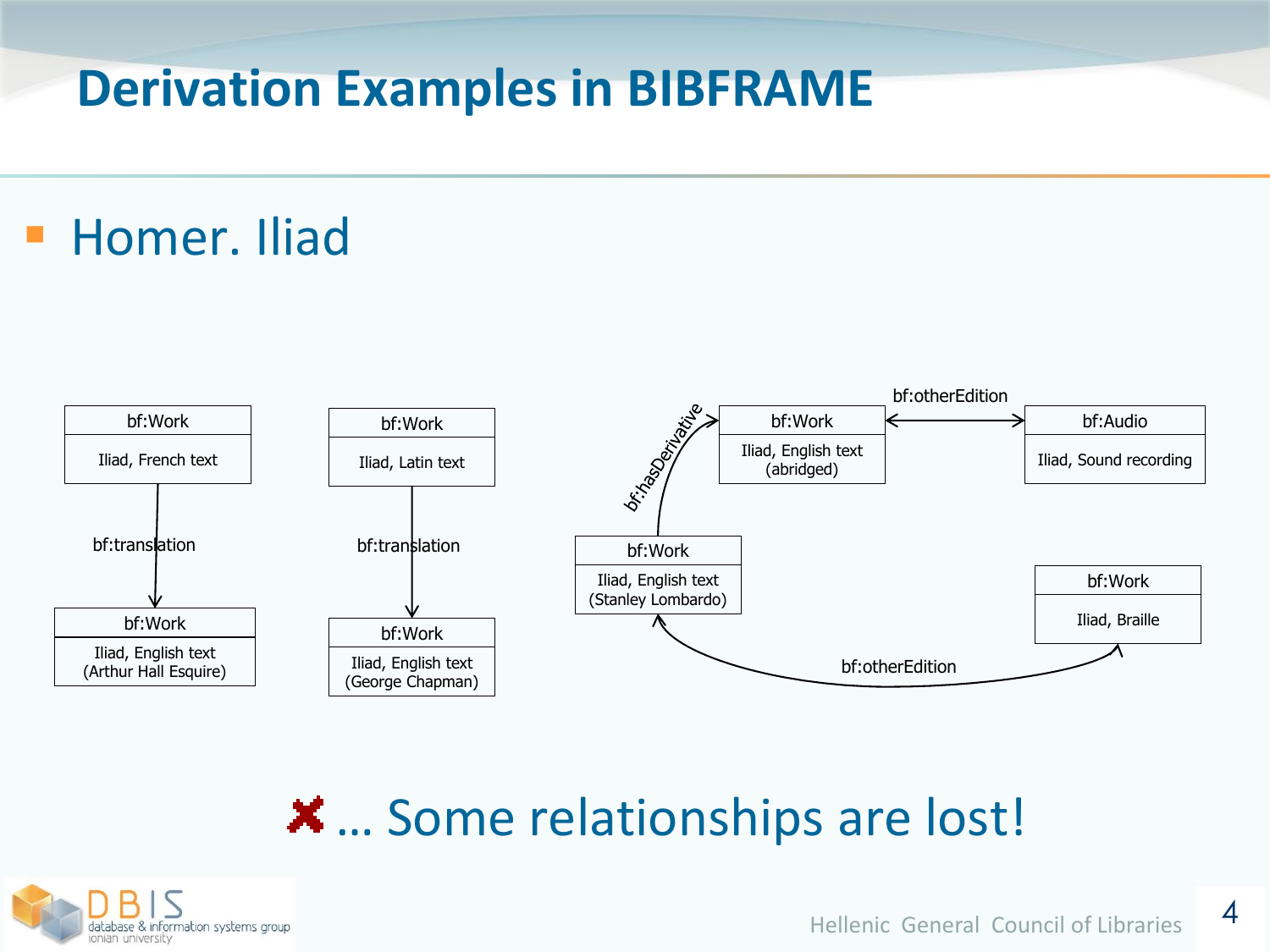#### **A "Connected" BF Representation**

### Homer. Iliad family



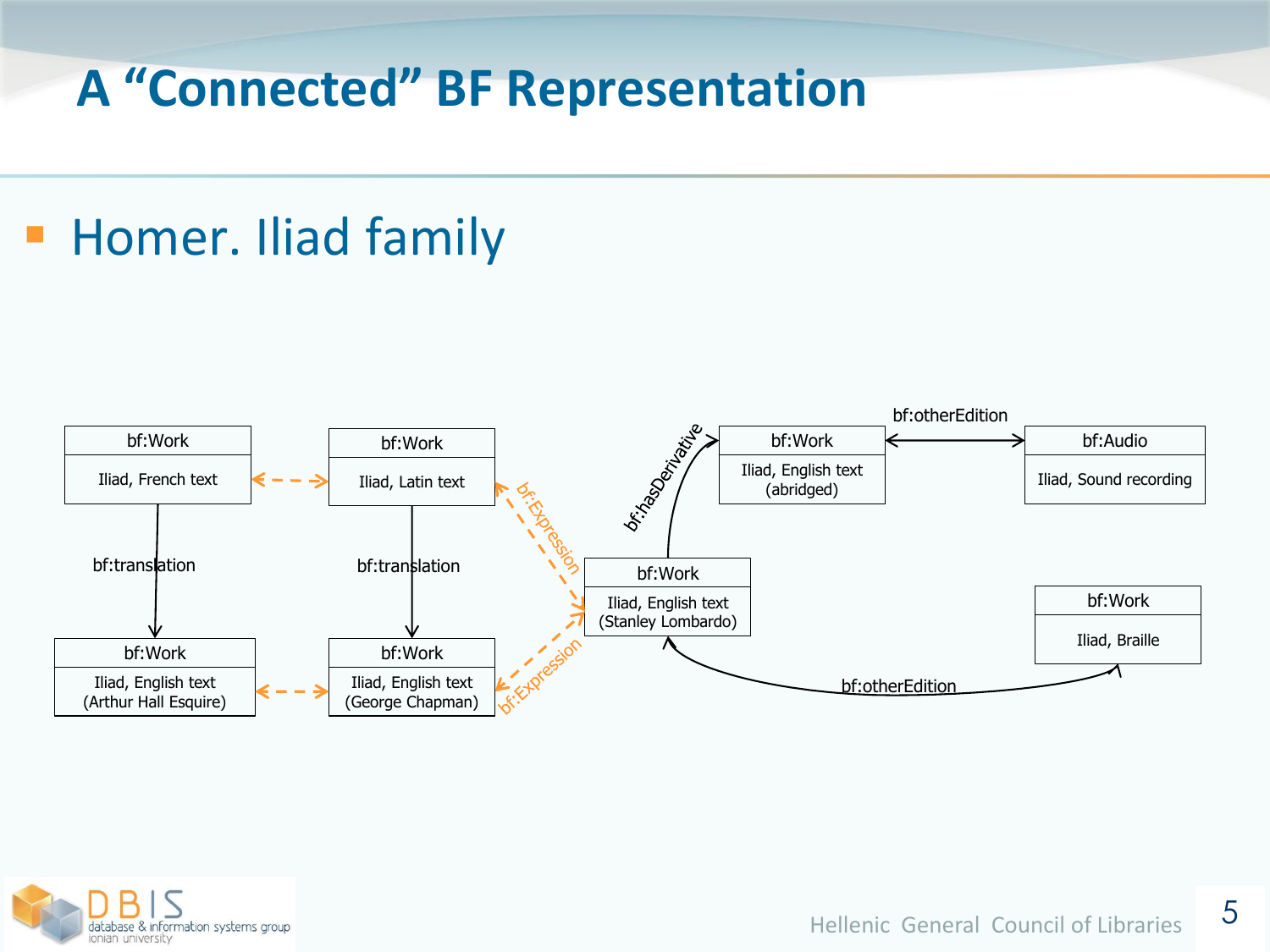#### **Converting MARC records to BIBFRAME**

- Moving from Records to Entities, Properties and Relationships
- Converting MARC records to BF
	- **How effectively could MARC to BF conversion track down** Content Relationships and Bibliographic Families?
- Assessment of conversion process

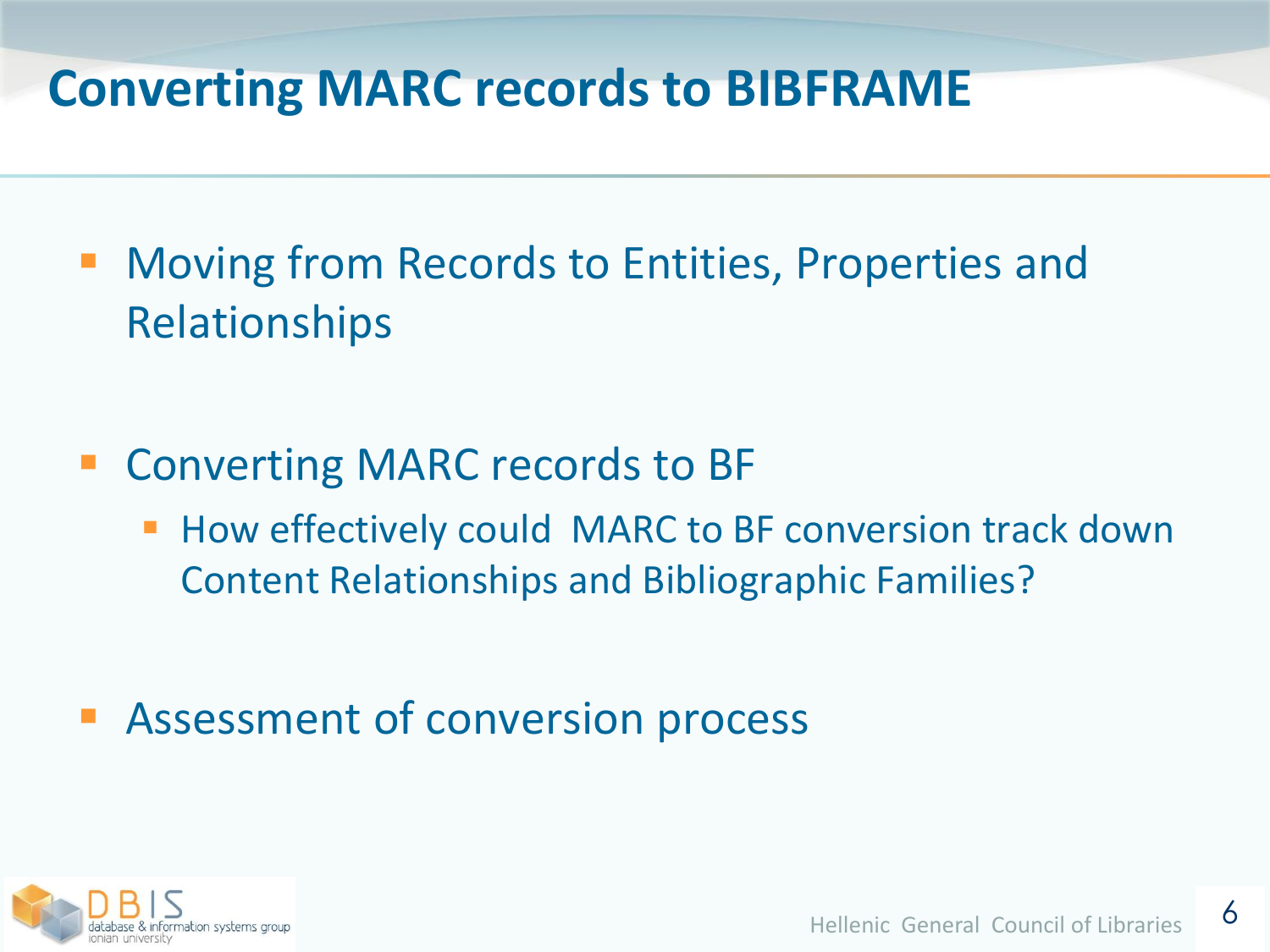### **Assessing Conversion from MARC to BF Framework**

- Create a **Gold** (or Reference) BF representation
- Create a **Test** representation from the 256 records using **marc2bibframe2** converter
	- Extracting all Entities and Relationships from MARC records
	- Matching same Entities and properties (effectiveness is not always easy! Converter does not consolidate same entities!)
- Compare Entities and Relationships between these representations

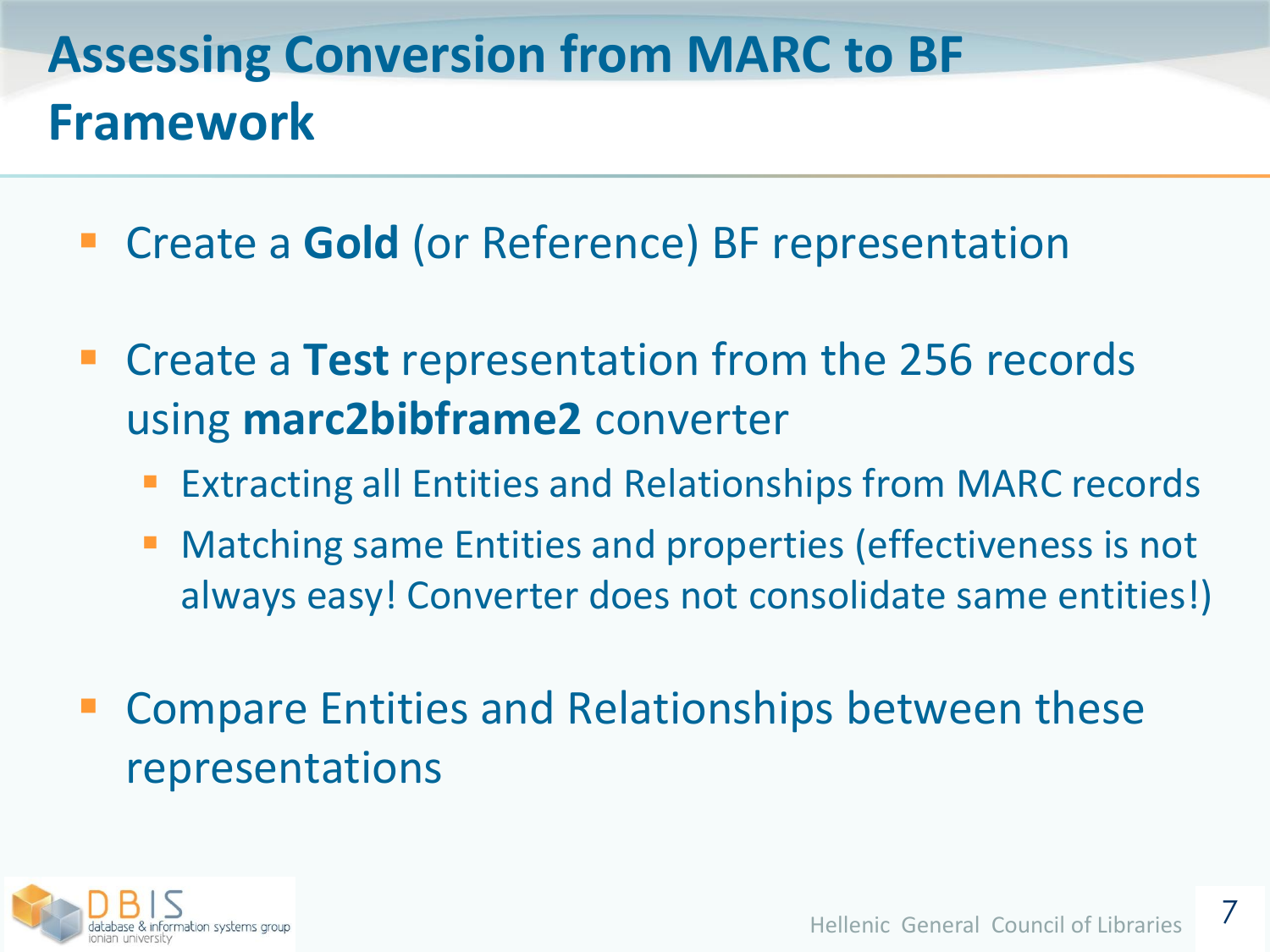#### **Gold BF Representation for Derivations**

- A set of *popular works* (classical and well-known editions) were consider and selected by experts
	- Rich publication history, such as translations, adaptations, abridgements, dramatizations
	- **Have more derivations forming large bibliographic families**
- The publishing history of each family was studied to identify variant derivation types, such as:
	- Chapman's translation and adaptations in the *Odyssey* family
	- Lombardo's *Odyssey* translation in multiple content types (original text, sound recording, Braille)

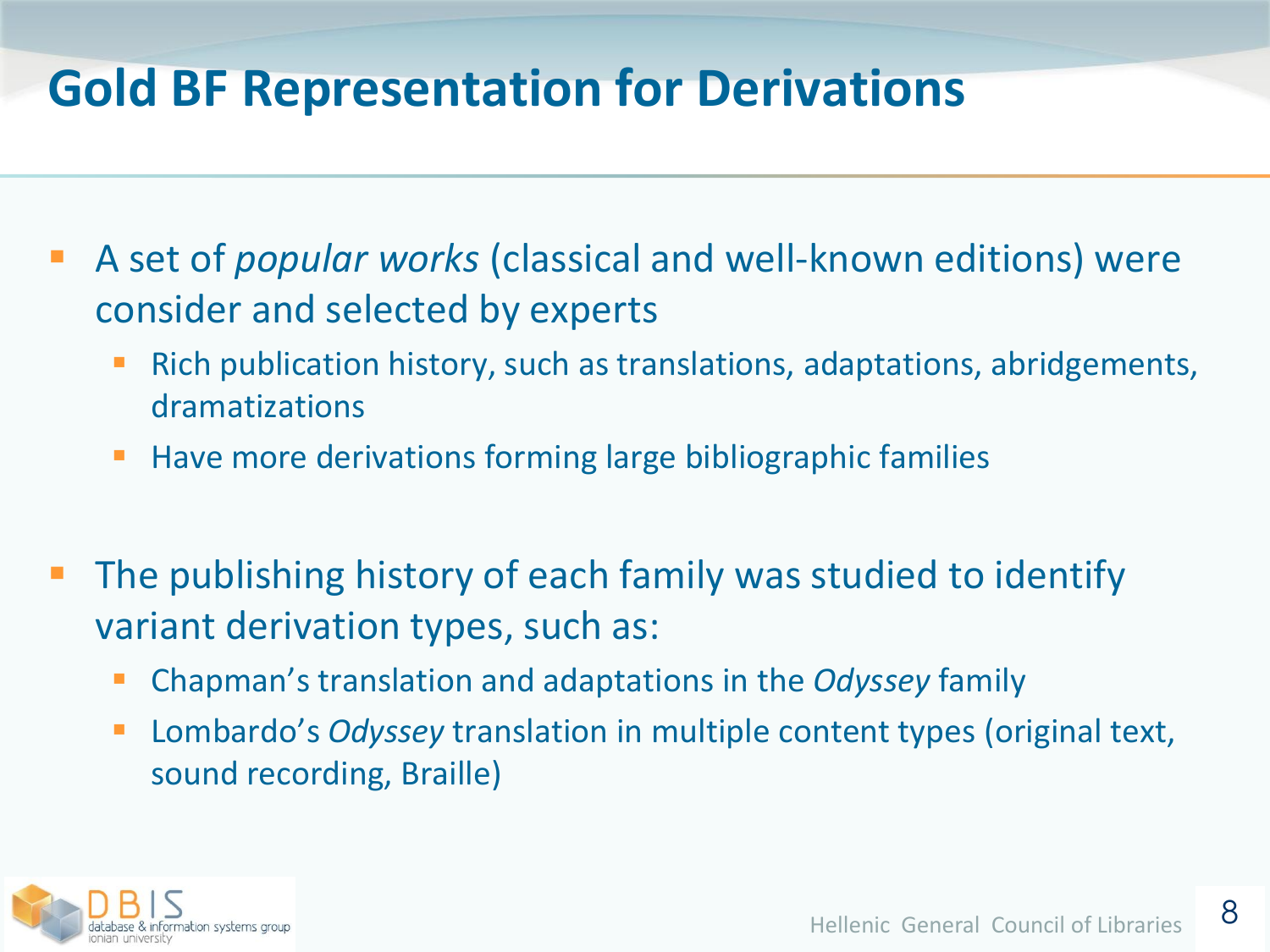#### **Assessment Methodology - Datasets**

| <b>Family</b>               | <b>MARC records</b><br>(publications) |
|-----------------------------|---------------------------------------|
| Cien años de soledad        | 15                                    |
| <b>Crime and Punishment</b> | 29                                    |
| Don Quijote                 | 11                                    |
| Faust                       | 28                                    |
| <b>Iliad</b>                | 25                                    |
| <b>Karamazov Brothers</b>   | 21                                    |
| <b>Madame Bovary</b>        | 32                                    |
| Odyssey                     | 20                                    |
| The Scarlet letter          | 24                                    |
| <b>Tom Sawyer</b>           | 31                                    |
| <b>Wuthering Heights</b>    | 20                                    |
| <b>Total</b>                | 256                                   |

database & information systems group

onian university

- **11 popular works forming 11** families
- **256 related MARC records for** respective publications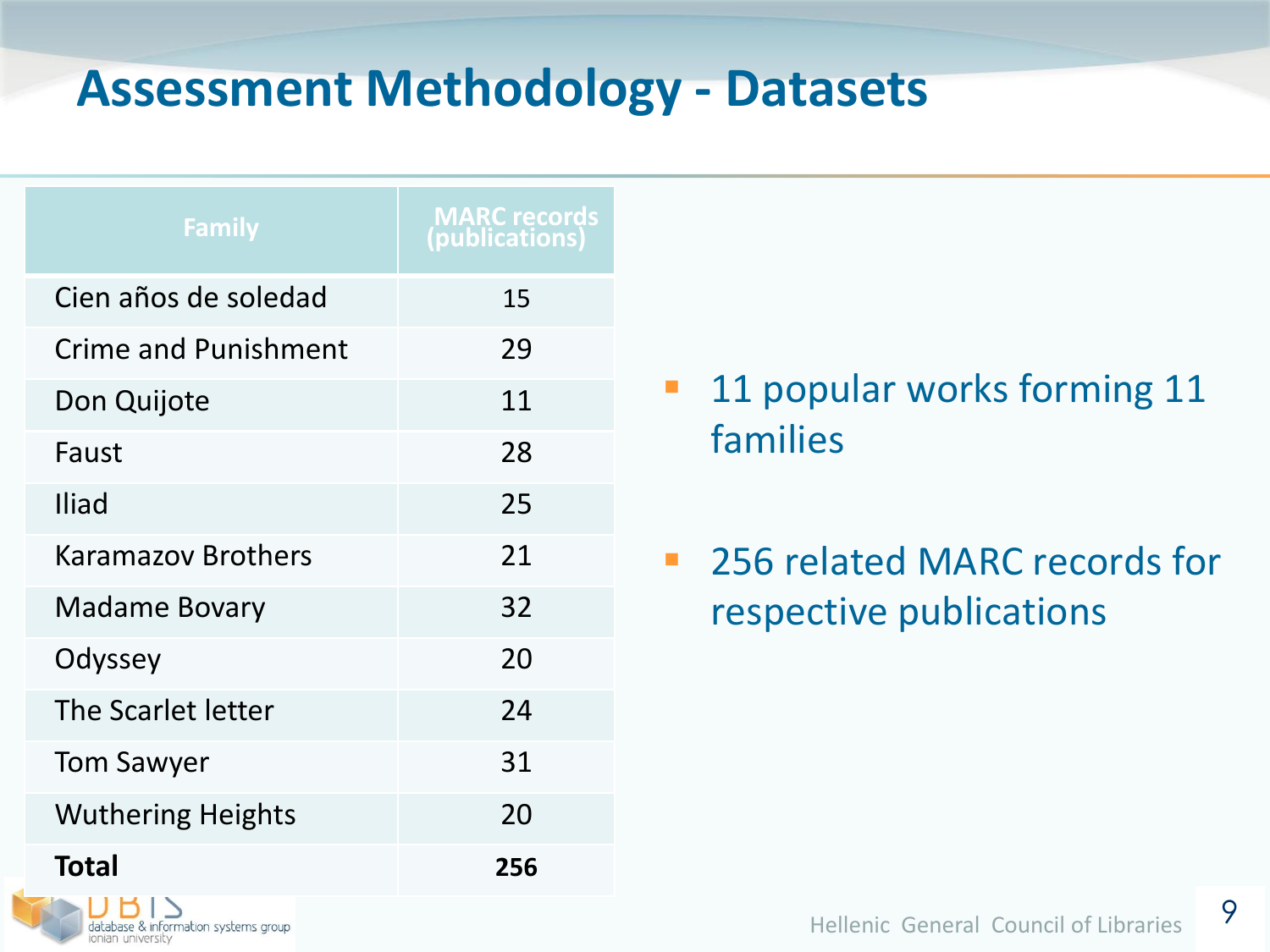### **Gold BF Ontology for Derivations Analytics**

| <b>Family</b>               | bf:translation | bf: has Derivative | <b>Total</b> |
|-----------------------------|----------------|--------------------|--------------|
| Cien años de soledad        | 5              | $\overline{0}$     | 5            |
| <b>Crime and Punishment</b> | 15             | 12                 | 27           |
| Don Quijote                 | 5              | $\mathbf{1}$       | 6            |
| Faust                       | 17             | $\overline{4}$     | 21           |
| Iliad                       | 20             | 14                 | 34           |
| <b>Karamazov Brothers</b>   | 15             | 9                  | 24           |
| <b>Madame Bovary</b>        | 13             | $\overline{4}$     | 17           |
| Odyssey                     | 12             | 9                  | 21           |
| The Scarlet letter          | 10             | 8                  | 18           |
| <b>Tom Sawyer</b>           | 8              | 8                  | 16           |
| <b>Wuthering Heights</b>    | 6              | 8                  | 14           |
| <b>Total</b><br>$1H_X$      | 126            | 77                 | 203          |

database & information systems group<br>ionian university

Hellenic General Council of Libraries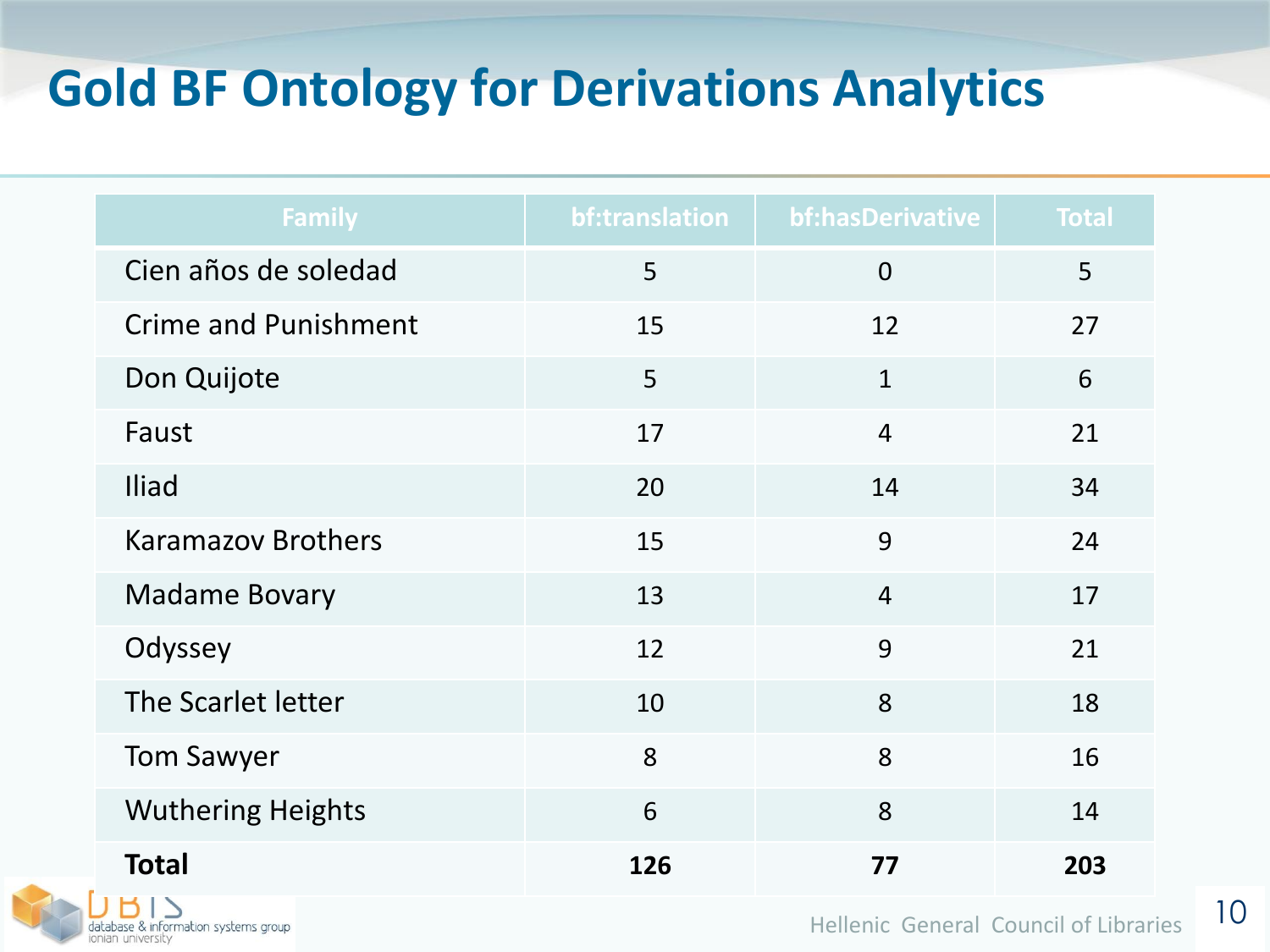#### **Some Preliminary Indications**

- Promising results for translations
- Could be more accurate when preprocess MARC records or post process convertor results
- Entity Matching is critical
- Matching for additional Works created from the Uniform Titles is challenging
- Other derivations and expressions are not covered